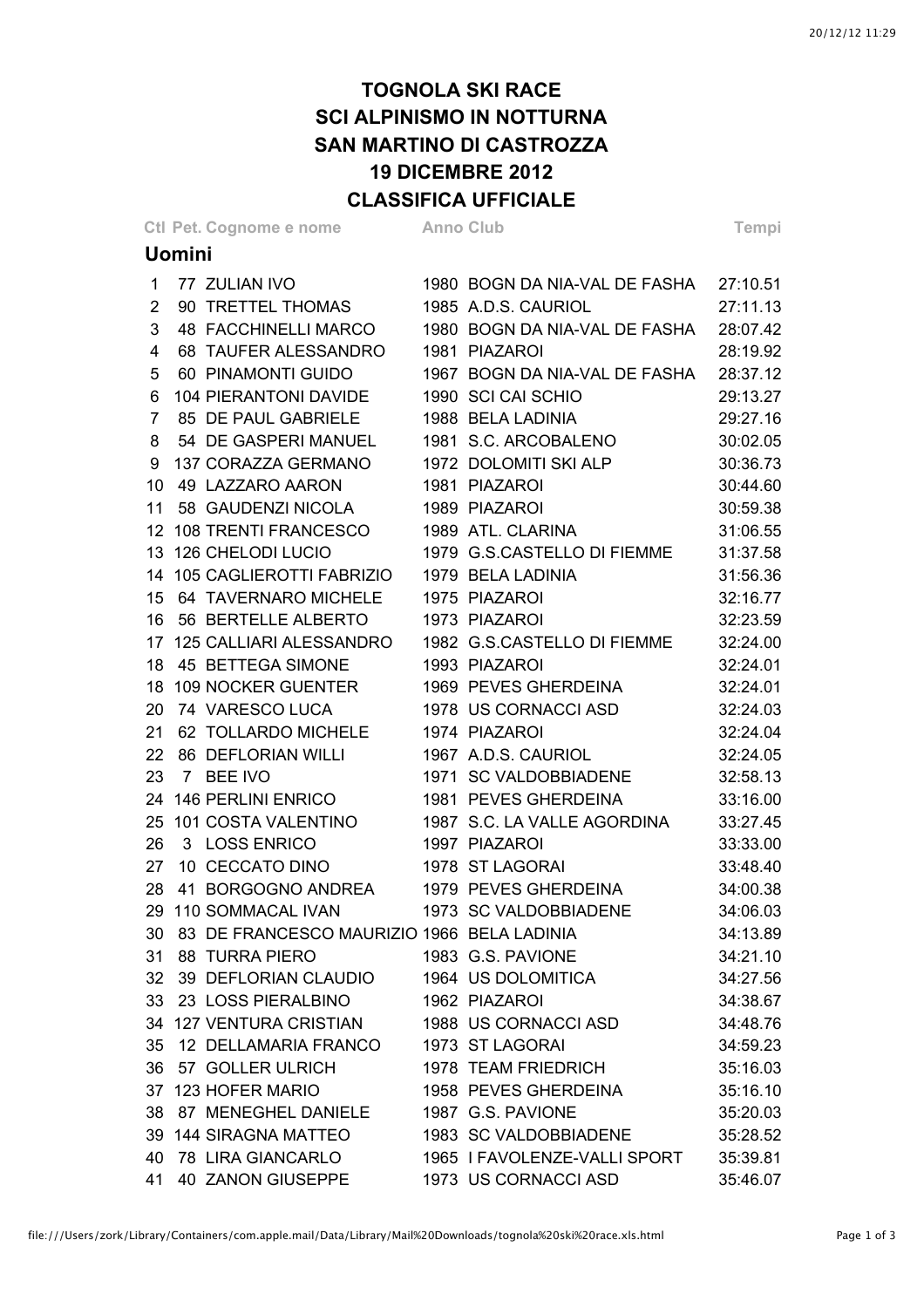| 42 | 61 SCALET ONORINO                   | 1956 PIAZAROI                 | 35:46.08             |
|----|-------------------------------------|-------------------------------|----------------------|
| 43 | 31 DOFF BRUNO                       | 1962 PIAZAROI                 | 35:53.86             |
| 44 | 112 SOCCOL FERRUCCIO 1978 GS TAIBON |                               | 36:31.30             |
| 45 | 26 CEMIN ENRICO                     | 1976 PIAZAROI                 | 36:41.40             |
| 46 | RAMPANELLI MICHELE<br>9             | 1985 ASC SALURN               | 36:41.44             |
|    | 47 145 PANIZ MATTEO                 | 1977 SC VALDOBBIADENE         | 36:41.45             |
| 48 | 111 DECIMA SIMONE                   | 1987 S.C. LA VALLE AGORDINA   | 37:00.32             |
| 49 | 4 ORLER SIMONE                      | 1984 PIAZAROI                 | 37:00.35             |
| 50 | 66 GANZ TIZIANO                     | 1981 PIAZAROI                 | 37:00.40             |
| 50 | 89 ZORTEA MASSIMILIANO              | 1975 PIAZAROI                 | 37:00.40             |
| 52 | 82 FONTANA ALESSIO                  | 1986 SC VALDOBBIADENE         | 37:16.49             |
| 53 | 95 MARSILETTI MATTEO                | 1981 PIAZAROI                 | 37:25.93             |
| 54 | 16 ZAMPIERO GIORGIO                 | 1988 ST LAGORAI               | 37:35.94             |
| 55 | 59 GAUDENZI MAX                     | 1952 PIAZAROI                 | 37:41.56             |
| 56 | 13 MENGARDA MARCO                   | 1989 ST LAGORAI               | 37:57.30             |
| 57 | <b>102 CADORIN VALENTINO</b>        | 1967 S.C. LA VALLE AGORDINA   | 38:06.22             |
| 58 | 37 GUASINA GIORGIO                  | 1961 SCI CAI SCHIO            | 38:21.61             |
| 58 | 100 FORLIN GABRIELE                 | 1981 G.S. LAMON               | 38:21.61             |
| 60 | 93 CASARI ANDREA                    | 1974 PIAZAROI                 | 38:28.72             |
| 61 | 53 DOFF GIOVANNI                    | 1978 PIAZAROI                 | 38:43.74             |
| 62 | 128 MARCON PAOLO                    | 1986 S.C. LA VALLE AGORDINA   | 38:43.75             |
| 63 | 97 SARTENA SIMONE                   | 1996 PIAZAROI                 | 38:43.76             |
| 64 | 24 GIOVANELLI MATTEO                | 1983 PIAZAROI                 | 38:55.01             |
| 65 | 36 OLIVIERI ROBERTO                 | 1968 ST LAGORAI               | 39:07.81             |
| 66 | 119 MASOCH MAURO                    | 1988 S.C. LA VALLE AGORDINA   | 39:13.37             |
| 67 | 70 TOFFOLI GABRIELE                 | 1976 S.C. LA VALLE AGORDINA   | 39:35.56             |
| 68 | 50 MOTT IVANO                       | 1971 PIAZAROI                 | 39:42.66             |
|    | 68 136 DEFLORIAN MAURIZIO           | 1966 BOGN DA NIA-VAL DE FASHA | 39:42.66             |
| 68 | 138 D'AGOSTIN RICCARDO              | 1956 US DOLOMITICA            | 39:42.66             |
| 68 | 149 BETTEGA ELIO                    | 1961 PIAZAROI                 | 39:42.66             |
|    | 72 116 GABRIELLI ANDREA             | 1980 ST LAGORAI               | 39:42.67             |
|    | 154 GERONAZZO ANDREA                | 1975 SC VALDOBBIADENE         | 40:09.48             |
| 74 | 99 MAGNABOSCO DAVIDE                | 1970 SCI CAI SCHIO            | 40:17.66             |
|    | 75 44 CANDIA MARCO                  | 1975 SCI CAI SCHIO            | 40:24.30             |
|    | 75 115 POSSAMAI RENZO               | 1964 SC VALDOBBIADENE         | 40:24.30             |
|    | 77 80 MIOTTO GIUSEPPE               | 1969 GSC CAMPAGNOLESE         | 40:37.19             |
|    | 77 143 PAT FEDERICO                 | 1976 SC VALDOBBIADENE         | 40:37.19             |
|    | 79 91 PERGHER MATTEO                | 1976 A.D.S. CAURIOL           | 41:06.45             |
|    | 80 150 FRIZ DANIELE                 | 1973 S.C. LA VALLE AGORDINA   | 41:18.83             |
| 81 | 35 FARE' TOMMASO                    | 1978 BOGN DA NIA-VAL DE FASHA | 41:36.02             |
|    | 82 113 BEN PAOLO                    | 1978 GS TAIBON                | 41:41.85             |
| 83 | 131 SALVADORI MATTEO                | 1990 PIAZAROI                 | 42:01.28             |
| 84 | 18 GRANELLO STEFANO                 | 1977 ST LAGORAI               | 42:29.95             |
| 85 | 47 DE ZEN ALBERTO                   | 1975 SC VALDOBBIADENE         | 42:40.90             |
| 86 | 25 NIEBUHR NIKOLAJ                  | 1983 BOGN DA NIA-VAL DE FASHA | 42:50.71             |
| 86 | 28 DEBERTOLIS RENZO                 | 1961 PIAZAROI                 | 42:50.71             |
| 86 | 29 JAGHER ALBERTO                   | 1963 PIAZAROI                 | 42:50.71             |
| 89 | 34 FEDELI ENZO                      | 1967 SCI CAI SCHIO            |                      |
| 90 | 11 PASQUAZZO SILVIO                 | 1970 ST LAGORAI               | 43:23.04<br>43:55.15 |
|    | 90 142 LOTT MARIANO                 | 1962 SCI CLUB SAN MARTINO     |                      |
|    |                                     |                               | 43:55.15             |
|    | 92 155 CODELLO WALTER               | 1975 SC VALDOBBIADENE         | 44:07.74             |